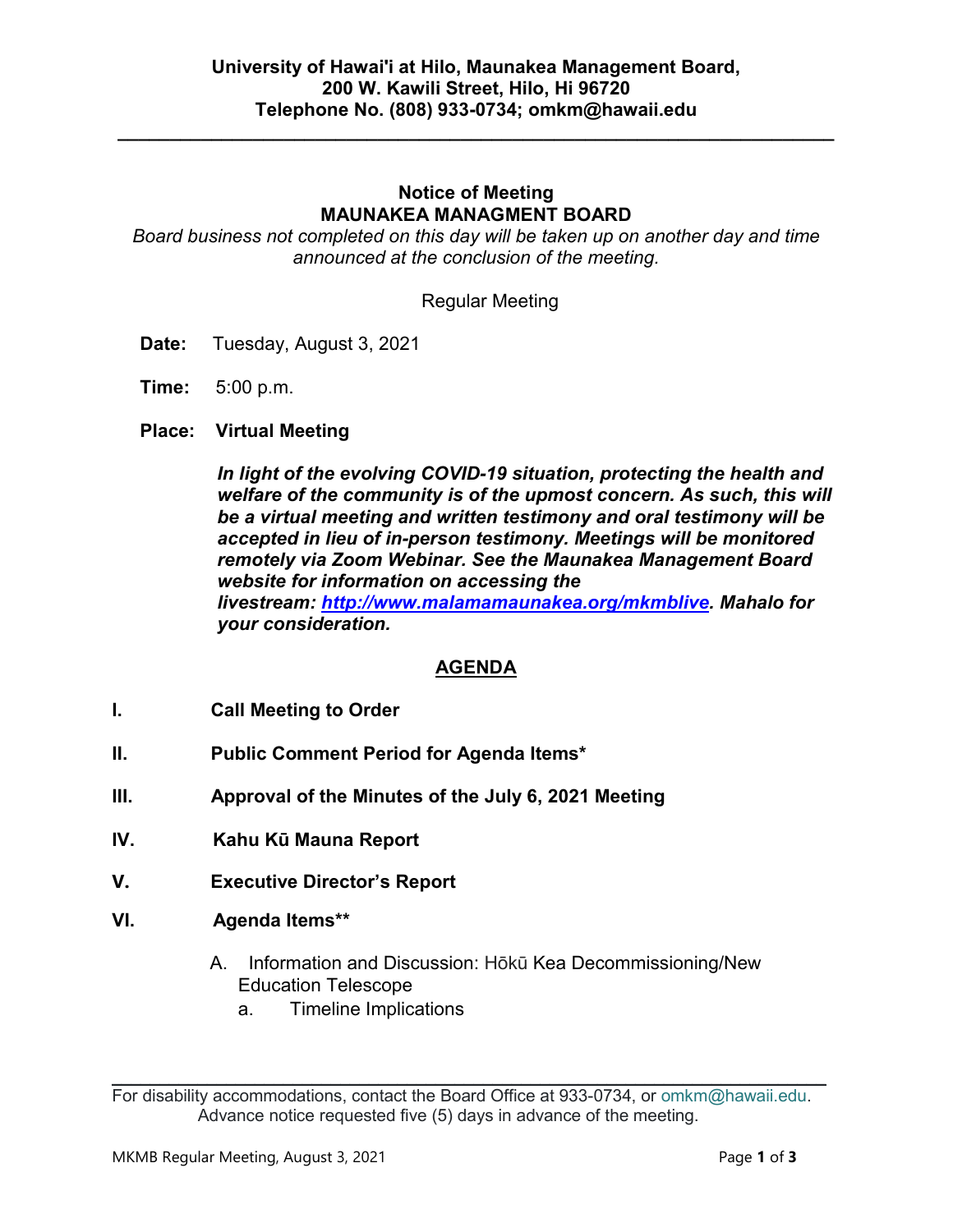**\_\_\_\_\_\_\_\_\_\_\_\_\_\_\_\_\_\_\_\_\_\_\_\_\_\_\_\_\_\_\_\_\_\_\_\_\_\_\_\_\_\_\_\_\_\_\_\_\_\_\_\_\_\_\_\_\_\_\_\_\_\_\_\_\_\_\_\_\_**

**VII. Executive Session to consult with the Board's attorney on questions and issues pertaining to the Board's powers, duties, privileges, immunities, and liabilities pursuant to HRS §92-5(a)(4), regarding Community Engagement.**

### **VIII. Announcements**

A. Next Meeting: September 7, 2021, at a location to be determined

## **IX. Adjournment**

If the need arises with respect to any item on the agenda, the Board may elect to convene in executive session pursuant to Sections 92-4 and 92-5 (a)(4), Hawaii Revised Statutes, to consult with the Board's attorney on questions and issues pertaining to the Board's powers, duties, privileges, immunities, and liabilities.

### **\*HOW TO PROVIDE TESTIMONY**

## **Oral Public Testimony**

If you would like to provide oral public testimony during this meeting, please submit a request to [mkmb-testimony-grp@hawaii.edu](mailto:mkmb-testimony-grp@hawaii.edu) and identify the agenda item you would like to provide oral public testimony **by 2:00 p.m. Tuesday, August 3, 2021.** You will be notified by email receipt of your request and instructions on how to participate.

# **Written Public Testimony**

In addition to oral public testimony during the meeting, the MKMB welcomes public participation through the submission of written testimony by any of the following options:

via email sent to [mkmb-testimony-grp@hawaii.edu](mailto:mkmb-testimony-grp@hawaii.edu)

• via regular mail sent to Office of Maunakea Management, 640 N, Aohoku Place, Hilo, HI 96720

- via facsimile (fax) to OMKM at (808) 933-3208.
- **the deadline for submitting written testimony is by 2:00 p.m. Monday, August 2, 2021**

• All written testimony submitted are public documents. Therefore, any testimony that is submitted for use in the public meeting process is public information and will be posted on the OMKM website: http://www.malamamaunakea.org/management/mauna-

 $\mathcal{L}_\text{max} = \mathcal{L}_\text{max} = \mathcal{L}_\text{max} = \mathcal{L}_\text{max} = \mathcal{L}_\text{max} = \mathcal{L}_\text{max} = \mathcal{L}_\text{max} = \mathcal{L}_\text{max} = \mathcal{L}_\text{max} = \mathcal{L}_\text{max} = \mathcal{L}_\text{max} = \mathcal{L}_\text{max} = \mathcal{L}_\text{max} = \mathcal{L}_\text{max} = \mathcal{L}_\text{max} = \mathcal{L}_\text{max} = \mathcal{L}_\text{max} = \mathcal{L}_\text{max} = \mathcal{$ For disability accommodations, contact the Board Office at 933-0734, or [omkm@hawaii.edu.](mailto:OMKM@hawaii.edu) Advance notice requested five (5) days in advance of the meeting.